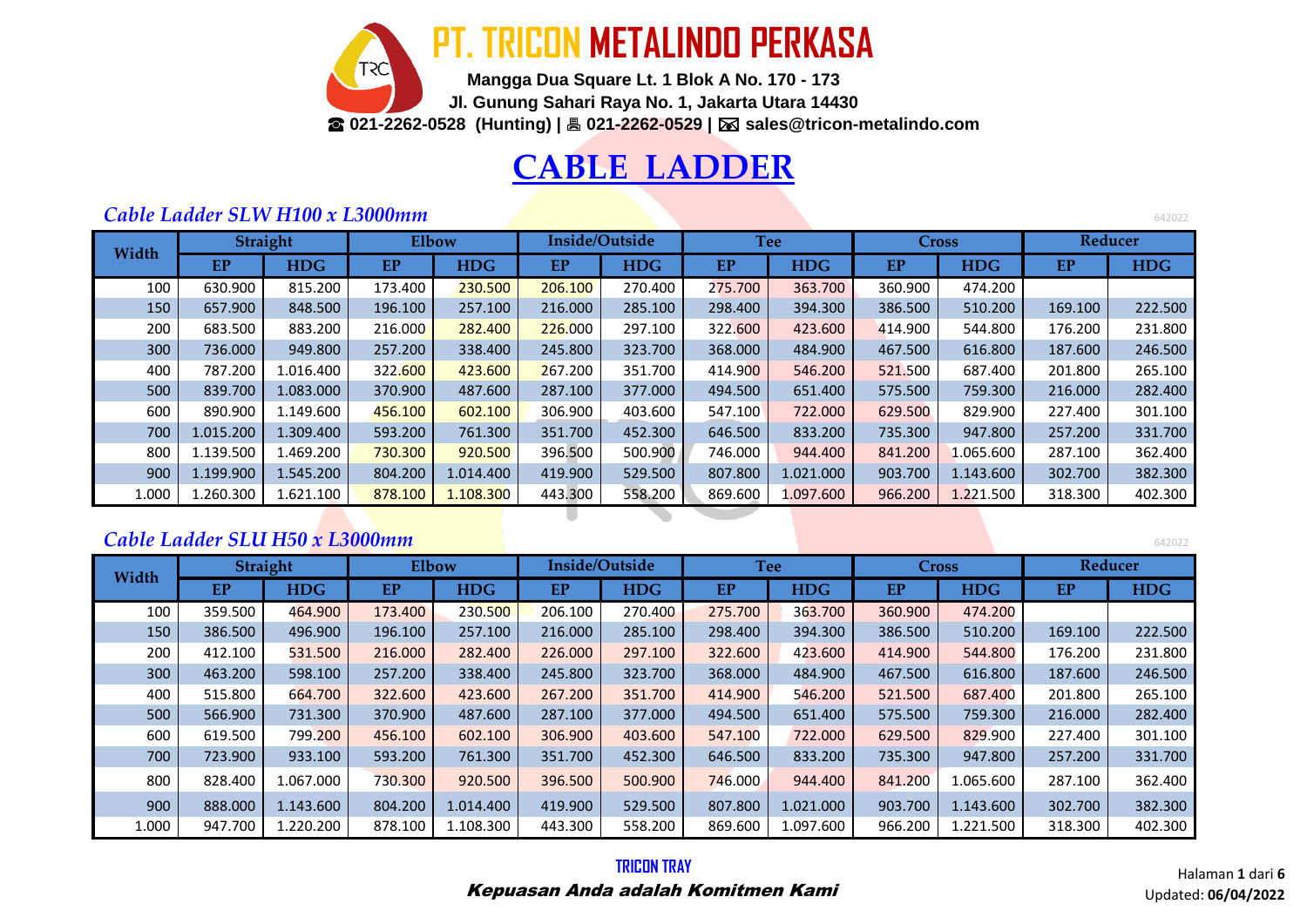

**Mangga Dua Square Lt. 1 Blok A No. 170 - 173 Jl. Gunung Sahari Raya No. 1, Jakarta Utara 14430** ☎ **021-2262-0528 (Hunting) | 021-2262-0529 | sales@tricon-metalindo.com**

#### *Cable Ladder SLU H100 x L3000mm* <sup>642022</sup>

**EP HDG EP HDG EP HDG EP HDG EP HDG EP HDG** 100 | 515.800 | 664.700 | 173.400 | 23<mark>0.500 | 206.100 |</mark> 270.400 | 275.700 | 363.700 | 360.900 | 474.200 150 540.000 698.000 196.100 257.100 216.000 285.100 298.400 394.300 386.500 510.200 169.100 222.500 200 | 566.900 | 731.300 | 216.000 | <mark>282.400 | 226.00</mark>0 | 297.100 | 322.600 | 423.600 | 414.900 | 544.800 | 176.200 | 231.800 300 619.500 799.200 257.200 338.400 245.800 323.700 368.000 484.900 467.500 616.800 187.600 246.500 400 | 669.200 | 865.800 | 322.60<mark>0 | 423.600 | 267</mark>.200 | 351.700 | 414.900 | 546.200 | 521.500 | 687.400 | 201.800 | 265.100 500 721.800 932.400 370.900 487.600 287.100 377.000 494.500 651.400 575.500 759.300 216.000 282.400 600 | 774.400 | 999.000 | 45<mark>6.100 | 602.100 |</mark> 306.900 | 403.600 | 547.100 | 722.000 | 629.500 | 829.900 | 227.400 | 301.100 700 890.900 1.147.600 593.200 761.300 351.700 452.300 646.500 833.200 735.300 947.800 257.200 331.700 800 | 1.007.400 | 1.296.100 | <mark>6730.300 | 920.500 |</mark> 396.500 | 500.900 | 746.000 | 944.400 | 841.200 | 1.065.600 | 287.100 | 362.400 | 379.100 | 379.400 | 389.400 | 399.900 | 746.000 | 944.400 | 841.200 | 1.065.600 | 287.1 900 1.067.100 1.372.700 804.200 1.014.400 419.900 529.500 807.800 1.021.000 903.700 1.143.600 302.700 382.300 1.000 | 1.126.700 | 1.449.300 <mark>| 878.100 | 1.108.300</mark> | 443.300 | 558.200 | 869.600 | 1.097.600 | 966.200 | 1.221.500 | 318.300 | 402.300 **Width Straight Elbow Inside/Outside Tee Cross Reducer**

*Cover L3000mm* <sup>642022</sup> **EP HDG EP HDG EP HDG EP HDG EP HDG EP HDG** 100 230.200 298.400 139.300 166.500 76.800 98.600 237.300 278.400 402.100 464.900 150 324.000 418.300 176.200 214.500 106.600 135.900 287.100 343.700 464.700 543.500 92.400 119.900 200 | 417.800 | 538.200 | 216.000 | 266.400 | 133.600 | 175.900 | 338.200 | 413.000 | 527.200 | 630.100 | 118.000 | 151.900 | 300 | 603.900 | 779.300 | 311.200 | 389.000 | 193.300 | 251.800 | 457.500 | 568.800 | 673.500 | 816.600 | 167.700 | 219.800 400 | 791.400 | 1.019.000 | 420.600 | 534.200 | 253.000 | 329.100 | 593.900 | 743.300 | 832.600 | 1.025.700 | 218.900 | 285.100 500 976.100 1.261.500 549.900 700.700 312.600 407.600 746.000 943.100 1.008.800 1.257.500 268.600 349.000 600 1.163.700 1.501.200 694.800 889.800 372.300 484.900 915.000 1.164.200 1.203.500 1.510.500 318.300 417.000 700 1.350.500 1.742.300 863.900 1.111.600 432.000 562.800 1.110.400 1.418.600 1.422.300 1.796.300 369.500 482.900 800 1.537.400 1.983.400 1.033.000 1.333.400 491.600 640.700 1.305.800 1.673.000 1.641.100 2.082.000 420.600 548.800 900 | 1.723.500 | 2.224.500 | 1.236.900 | 1.597.800 | 551.300 | 717.300 | 1.534.500 | 1.970.100 | 1.894.000 | 2.411.600 | 471.000 | 614.800 1.000 1.909.600 2.465.600 1.440.700 1.862.200 611.000 793.900 1.763.300 2.267.100 2.146.900 2.741.300 521.500 680.700 **Reducer Width Straight Elbow Inside/Outside Tee Cross**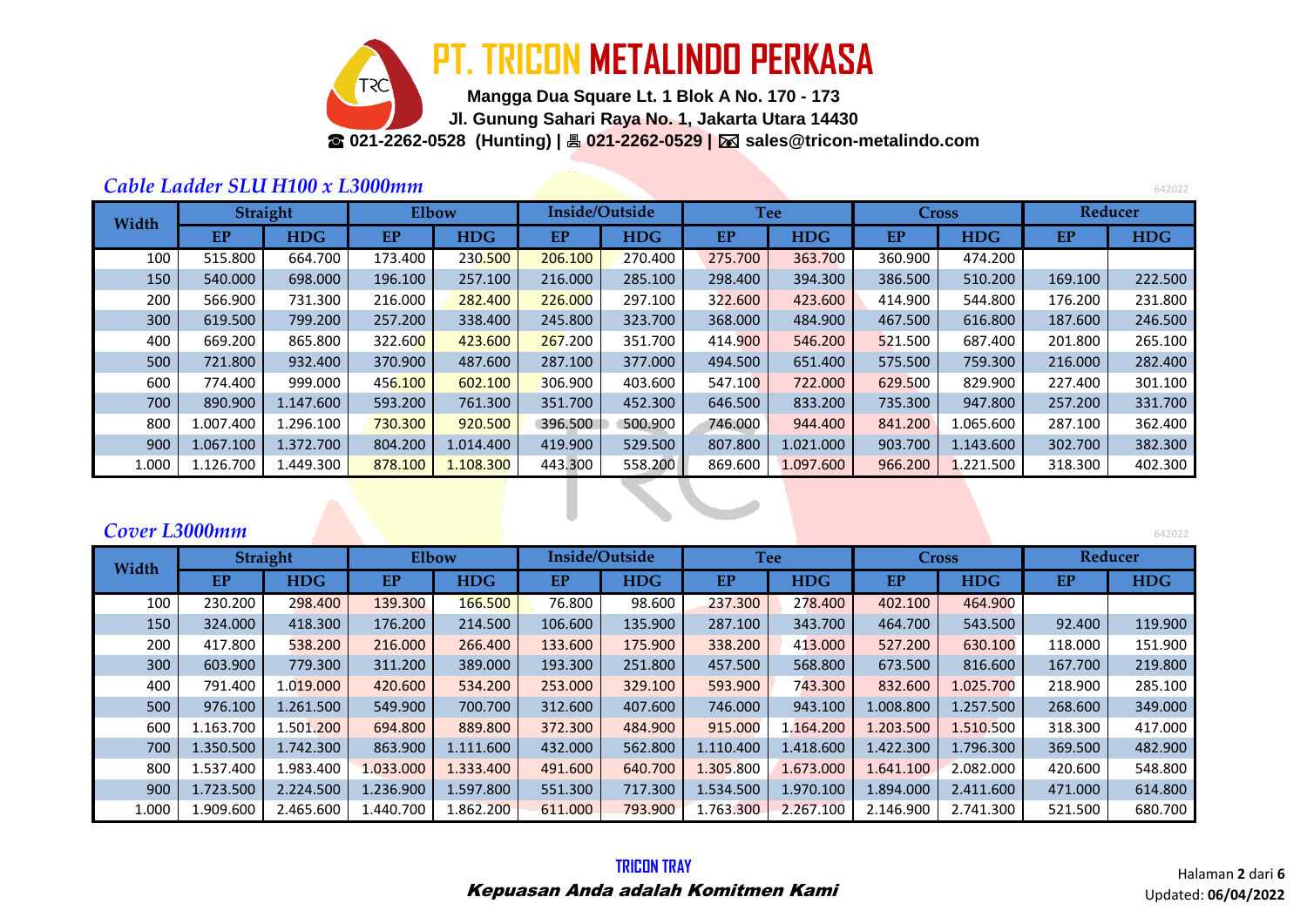

**Jl. Gunung Sahari Raya No. 1, Jakarta Utara 14430**

☎ **021-2262-0528 (Hunting) | 021-2262-0529 | sales@tricon-metalindo.com**

## **BLE TRAY PERFO**

#### **Cable Tray Perforated STC H50 x L3000mm**

| Width |           | Straight   | <b>Elbow</b> |            | <b>Inside</b> |            |           | <b>Outside</b> |           | <b>Tee</b> | <b>Cross</b> |            | <b>Reducer</b> |            |
|-------|-----------|------------|--------------|------------|---------------|------------|-----------|----------------|-----------|------------|--------------|------------|----------------|------------|
|       | <b>EP</b> | <b>HDG</b> | EP           | <b>HDG</b> | <b>EP</b>     | <b>HDG</b> | <b>EP</b> | <b>HDG</b>     | EP        | <b>HDG</b> | <b>EP</b>    | <b>HDG</b> | <b>EP</b>      | <b>HDG</b> |
| 50    | 299.800   | 367.700    | 147.800      | 175.900    | 118.000       | 146.600    | 108.000   | 135.900        | 255.800   | 302.400    | 426.300      | 498.200    |                |            |
| 100   | 387.900   | 475.600    | 181.900      | 221.200    | 142.100       | 179.900    | 129.300   | 165.200        | 301.300   | 363.700    | 484.500      | 571.500    | 106.600        | 138.600    |
| 150   | 480.300   | 587.500    | 221.700      | 271.800    | 167.700       | 214.500    | 152.100   | 195.900        | 352.400   | 429.000    | 545.600      | 651.400    | 132.200        | 171.900    |
| 200   | 574.100   | 703.300    | 262.900      | 329.100    | 193.300       | 247.800    | 176.200   | 225.200        | 406.400   | 500.900    | 609.600      | 736.600    | 156.300        | 205.200    |
| 250   | 666.400   | 815.200    | 312.600      | 391.700    | 218.900       | 281.100    | 197.500   | 253.100        | 466.100   | 576.800    | 679.200      | 827.200    | 183.300        | 239.800    |
| 300   | 758.800   | 928.500    | 362.400      | 458.300    | 245.800       | 315.700    | 221.700   | 285.100        | 530.000   | 660.700    | 753.100      | 923.100    | 208.900        | 273.100    |
| 400   | 943.500   | 1.154.900  | 480.300      | 610.100    | 297.000       | 382.300    | 267.200   | 343.700        | 669.200   | 841.900    | 913.600      | 1.132.200  | 261.500        | 338.400    |
| 500   | 1.128.200 | 1.381.300  | 613.800      | 783.300    | 351.000       | 450.300    | 312.600   | 402.300        | 824.100   | 1.045.700  | 1.091.200    | 1.361.400  | 312.600        | 407.600    |
| 600   | 1.314.300 | 1.609.100  | 763.000      | 979.100    | 402.100       | 518.200    | 356.700   | 462.300        | 997.500   | .269.400   | 1.285.900    | 1.614.400  | 365.200        | 474.200    |
| 700   | 1.501.800 | 1.849.500  | 937.800      | 1.206.800  | 454.000       | 585.500    | 402.100   | 521.500        | 1.194.900 | 1.527.900  | 1.504.700    | 1.900.100  | 418.500        | 544.200    |
| 800   | 1.689.400 | 2.090.000  | 1.112.500    | 1.434.600  | 505.900       | 652.700    | 447.600   | 580.800        | 1.392.400 | 1.786.300  | 1.723.500    | 2.185.900  | 471.800        | 614.100    |
| 900   | 1.877.600 | 2.331.700  | 1.321.400    | 1.706.300  | 557.700       | 720.700    | 493.800   | 640.700        | 1.624.700 | 2.088.600  | 1.975.700    | 2.516.200  | 523.600        | 682.700    |
| 1.000 | 2.065.900 | 2.573.500  | 1.530.300    | 1.978.100  | 609.600       | 788.600    | 540.000   | 700.700        | 1.857.000 | 2.391.000  | 2.227.900    | 2.846.500  | 575.500        | 751.300    |

#### **Cable Tray Perforated STC H100 x L3000mm**

| Width |           | <b>Straight</b> | <b>Elbow</b> |            |         | <b>Inside</b> |           | <b>Outside</b> |           | <b>Tee</b> |           | <b>Cross</b> | <b>Reducer</b> |            |
|-------|-----------|-----------------|--------------|------------|---------|---------------|-----------|----------------|-----------|------------|-----------|--------------|----------------|------------|
|       | EP        | <b>HDG</b>      | <b>EP</b>    | <b>HDG</b> | EP      | <b>HDG</b>    | <b>EP</b> | <b>HDG</b>     | <b>EP</b> | <b>HDG</b> | <b>EP</b> | <b>HDG</b>   | EP             | <b>HDG</b> |
| 100   | 574.100   | 703.300         | 233.100      | 287.800    | 267.200 | 333.000       | 226.000   | 286.400        | 375.100   | 459.600    | 571.200   | 687.400      |                |            |
| 150   | 666.400   | 815.200         | 275.700      | 342.400    | 297.000 | 373.000       | 248,700   | 317.100        | 427.700   | 528.900    | 663,600   | 864.500      | 183.300        | 239.800    |
| 200   | 758.800   | 928.500         | 321.200      | 403.600    | 326.800 | 411.600       | 271.400   | 346.400        | 486.000   | 602.100    | 728.900   | 949.800      | 208.900        | 271.800    |
| 250   | 851.100   | 1.041.700       | 372.300      | 470.200    | 356.700 | 450.300       | 295.600   | 374.300        | 545.600   | 682.000    | 798.500   | 1.040.300    | 235.900        | 306.400    |
| 300   | 943.500   | 1.154.900       | 427.700      | 543.500    | 386.500 | 488.900       | 316.900   | 405.000        | 611.000   | 767.300    | 872.400   | 1.136.200    | 262.900        | 341.000    |
| 400   | 1.128.200 | 1.381.300       | 549.900      | 702.000    | 446.200 | 566.100       | 362.400   | 464.900        | 754.500   | 953.800    | 1.033.000 | 1.345.400    | 312.600        | 407.600    |
| 500   | 1.314.300 | 1.609.100       | 690.600      | 884.500    | 505.900 | 646.100       | 407.800   | 524.900        | 915.000   | 1.162.900  | 1.210.600 | 1.577.100    | 366.600        | 478.200    |
| 600   | 1.499.000 | 1.834.200       | 845.400      | 1.087.000  | 565.500 | 723.300       | 454.700   | 582.100        | 1.092.600 | 394.700    | 1.402.400 | 1.828.900    | 417.800        | 544.800    |
| 700   | 1.688.000 | 2.082.000       | 1.028.000    | 1.324.100  | 625.200 | 801.200       | 499.500   | 642.100        | 1.294.400 | 1.658.400  | 1.622.600 | 2.115.300    | 473.900        | 618.100    |
| 800   | 1.876.900 | 2.329.700       | 1.210.600    | 1.561.200  | 684.900 | 879.200       | 544.200   | 702.000        | .496.200  | 1.922.100  | 1.842.800 | 2.401.600    | 530.000        | 691.400    |
| 900   | 2.065.900 | 2.572.800       | 1.425.100    | 1.842.200  | 745.300 | 957.800       | 589.700   | 762.000        | 1.733.400 | 2.229.800  | 2.095.000 | 2.730.600    | 584.700        | 762.000    |
| 1.000 | 2.254.900 | 2.815.900       | 1.639.700    | 2.123.300  | 805.600 | 1.036.300     | 635.100   | 821.900        | 1.970.700 | 2.537.500  | 2.347.200 | 3.059.700    | 639.400        | 832.500    |

**TRICON TRAY** Kepuasan Anda adalah Komitmen Kami

Halaman **3** dari **6** Updated: **06/04/2022**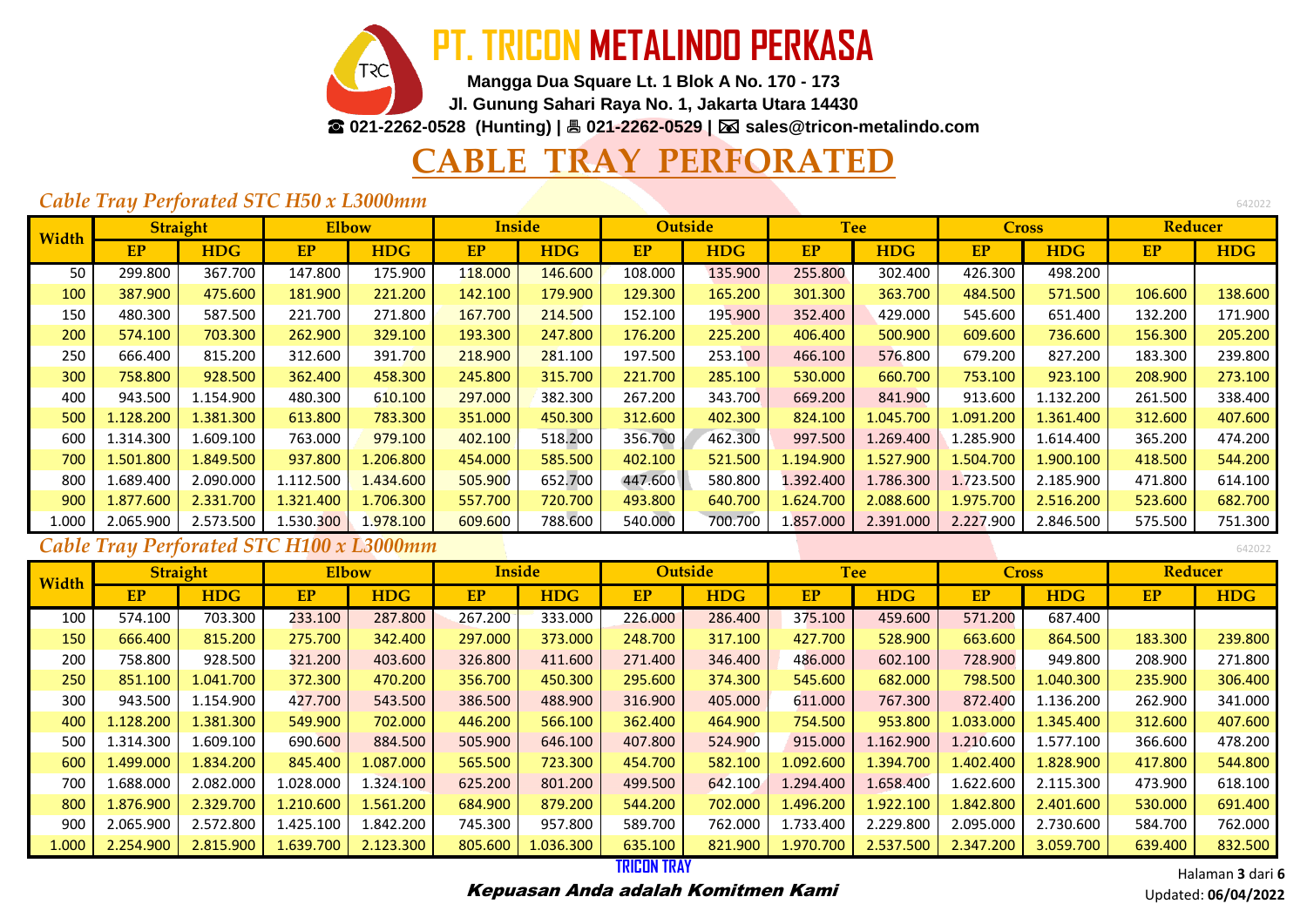**PT. TRICON METALINDO PERKASA**

**Mangga Dua Square Lt. 1 Blok A No. 170 - 173**

**Jl. Gunung Sahari Raya No. 1, Jakarta Utara 14430**

☎ **021-2262-0528 (Hunting) | 021-2262-0529 | sales@tricon-metalindo.com**

### *Cable Tray Perforated STU H50 x L3000mm* <sup>642022</sup>

-20

| Width |           | <b>Straight</b> | Elbow     |            | <b>Inside</b> |            |           | <b>Outside</b> |           | <b>Tee</b> | <b>Cross</b> |            | <b>Reducer</b> |            |
|-------|-----------|-----------------|-----------|------------|---------------|------------|-----------|----------------|-----------|------------|--------------|------------|----------------|------------|
|       | <b>EP</b> | <b>HDG</b>      | EP        | <b>HDG</b> | <b>EP</b>     | <b>HDG</b> | <b>EP</b> | <b>HDG</b>     | <b>EP</b> | <b>HDG</b> | <b>EP</b>    | <b>HDG</b> | EP             | <b>HDG</b> |
| 50    | 277.100   | 339.700         | 147.800   | 175.900    | 118.000       | 146.600    | 108.000   | 135.900        | 255.800   | 302.400    | 426.300      | 498.200    |                |            |
| 100   | 369.500   | 452.900         | 181.900   | 221.200    | 142.100       | 179.900    | 129.300   | 165.200        | 301.300   | 363.700    | 484.500      | 571.500    | 106.600        | 138.600    |
| 150   | 461.800   | 566.100         | 221.700   | 271.800    | 167.700       | 214.500    | 152.100   | 195.900        | 352.400   | 429.000    | 545.600      | 651.400    | 132.200        | 171.900    |
| 200   | 554.200   | 679.400         | 262.900   | 329.100    | 193.300       | 247.800    | 176.200   | 225.200        | 406.400   | 500.900    | 609.600      | 736.600    | 156.300        | 205.200    |
| 250   | 646.500   | 791.300         | 312.600   | 391.700    | 218.900       | 281.100    | 197.500   | 253.100        | 466.100   | 576.800    | 679.200      | 827.200    | 183.300        | 239.800    |
| 300   | 738.900   | 907.100         | 362.400   | 458.300    | 245.800       | 315.700    | 221.700   | 285.100        | 530.000   | 660.700    | 753.100      | 923.100    | 208.900        | 273.100    |
| 400   | 925.000   | 1.132.200       | 480.300   | 610.100    | 297.000       | 382.300    | 267.200   | 343.700        | 669.200   | 841.900    | 913.600      | 1.132.200  | 261.500        | 338.400    |
| 500   | 1.109.700 | 1.358.700       | 613.800   | 783.300    | 351.000       | 450.300    | 312.600   | 402.300        | 824.100   | 1.045.700  | 1.091.200    | 1.361.400  | 312.600        | 407.600    |
| 600   | 1.294.400 | 1.585.100       | 763.000   | 979.100    | 402.100       | 518.200    | 356.700   | 462.300        | 997.500   | .269.400   | 1.285.900    | 1.614.400  | 365.200        | 474.200    |
| 700   | 1.482.700 | 1.823.600       | 937.800   | 1.206.800  | 454.000       | 585.500    | 402.100   | 521.500        | 1.194.900 | 1.527.900  | 1.504.700    | 1.900.100  | 418.500        | 544.200    |
| 800   | 1.670.900 | 2.062.000       | 1.112.500 | 1.434.600  | 505.900       | 652.700    | 447.600   | 580.800        | 1.392.400 | 1.786.300  | 1.723.500    | 2.185.900  | 471.800        | 614.100    |
| 900   | 1.858.500 | 2.305.700       | 1.321.400 | 1.706.300  | 557.700       | 720.700    | 493.800   | 640.700        | 1.624.700 | 2.088.600  | 1.975.700    | 2.516.200  | 523.600        | 682.700    |
| 1.000 | 2.046.000 | 2.549.500       | 1.530.300 | 1.978.100  | 609.600       | 788.600    | 540.000   | 700.700        | 1.857.000 | 2.391.000  | 2.227.900    | 2.846.500  | 575.500        | 751.300    |

### **Cable Tray Perforated STU H100 x L3000mm**

| Width |           | <b>Straight</b> |           | <b>Elbow</b> |           | <b>Inside</b> |           | <b>Outside</b> |           | <b>Tee</b> |           | <b>Cross</b> | <b>Reducer</b> |            |
|-------|-----------|-----------------|-----------|--------------|-----------|---------------|-----------|----------------|-----------|------------|-----------|--------------|----------------|------------|
|       | EP        | <b>HDG</b>      | <b>EP</b> | <b>HDG</b>   | <b>EP</b> | <b>HDG</b>    | <b>EP</b> | <b>HDG</b>     | <b>EP</b> | <b>HDG</b> | <b>EP</b> | <b>HDG</b>   | EP             | <b>HDG</b> |
| 100   | 554.200   | 679.400         | 233.100   | 287.800      | 267.200   | 333.000       | 226.000   | 286.400        | 375.100   | 459.600    | 571.200   | 687.400      |                |            |
| 150   | 646.500   | 791.300         | 275.700   | 342,400      | 297.000   | 373.000       | 248.700   | 317.100        | 427.700   | 528.900    | 663.600   | 864.500      | 183.300        | 239.800    |
| 200   | 738.900   | 907.100         | 321.200   | 403.600      | 326.800   | 411.600       | 271.400   | 346.400        | 486.000   | 602.100    | 728.900   | 949.800      | 208.900        | 271.800    |
| 250   | 831.200   | 1.019.000       | 372.300   | 470.200      | 356.700   | 450.300       | 295.600   | 374.300        | 545.600   | 682.000    | 798.500   | 1.040.300    | 235.900        | 306.400    |
| 300   | 925.000   | 1.132.200       | 427.700   | 543.500      | 386.500   | 488.900       | 316.900   | 405.000        | 611.000   | 767.300    | 872.400   | 1.136.200    | 262.900        | 341.000    |
| 400   | 1.109.700 | 1.358.700       | 549.900   | 702.000      | 446.200   | 566.100       | 362.400   | 464.900        | 754.500   | 953.800    | 1.033.000 | 1.345.400    | 312.600        | 407.600    |
| 500   | 1.294.400 | 1.585.100       | 690.600   | 884.500      | 505.900   | 646.100       | 407.800   | 524.900        | 915.000   | 1.162.900  | 1.210.600 | 1.577.100    | 366.600        | 478.200    |
| 600   | 1.479.100 | 1.812.900       | 845.400   | 1.087.000    | 565.500   | 723.300       | 454.700   | 582.100        | 1.092.600 | 1.394.700  | 1.402.400 | 1.828.900    | 417.800        | 544.800    |
| 700   | 1.667.400 | 2.051.300       | 1.028.000 | 1.324.100    | 625.200   | 801.200       | 499.500   | 642.100        | L.294.400 | 1.658.400  | 1.622.600 | 2.115.300    | 473.900        | 618.100    |
| 800   | 1.855.600 | 2.289.800       | 1.210.600 | 1.561.200    | 684.900   | 879.200       | 544.200   | 702.000        | 1.496.200 | 1.922.100  | 1.842.800 | 2.401.600    | 530.000        | 691.400    |
| 900   | 2.044.600 | 2.535.500       | 1.425.100 | 1.842.200    | 745.300   | 957.800       | 589.700   | 762.000        | 1.733.400 | 2.229.800  | 2.095.000 | 2.730.600    | 584.700        | 762.000    |
| 1.000 | 2.233.500 | 2.781.300       | 1.639.700 | 2.123.300    | 805.600   | 1.036.300     | 635.100   | 821.900        | 1.970.700 | 2.537.500  | 2.347.200 | 3.059.700    | 639.400        | 832.500    |

Halaman **4** dari **6** Updated: **06/04/2022**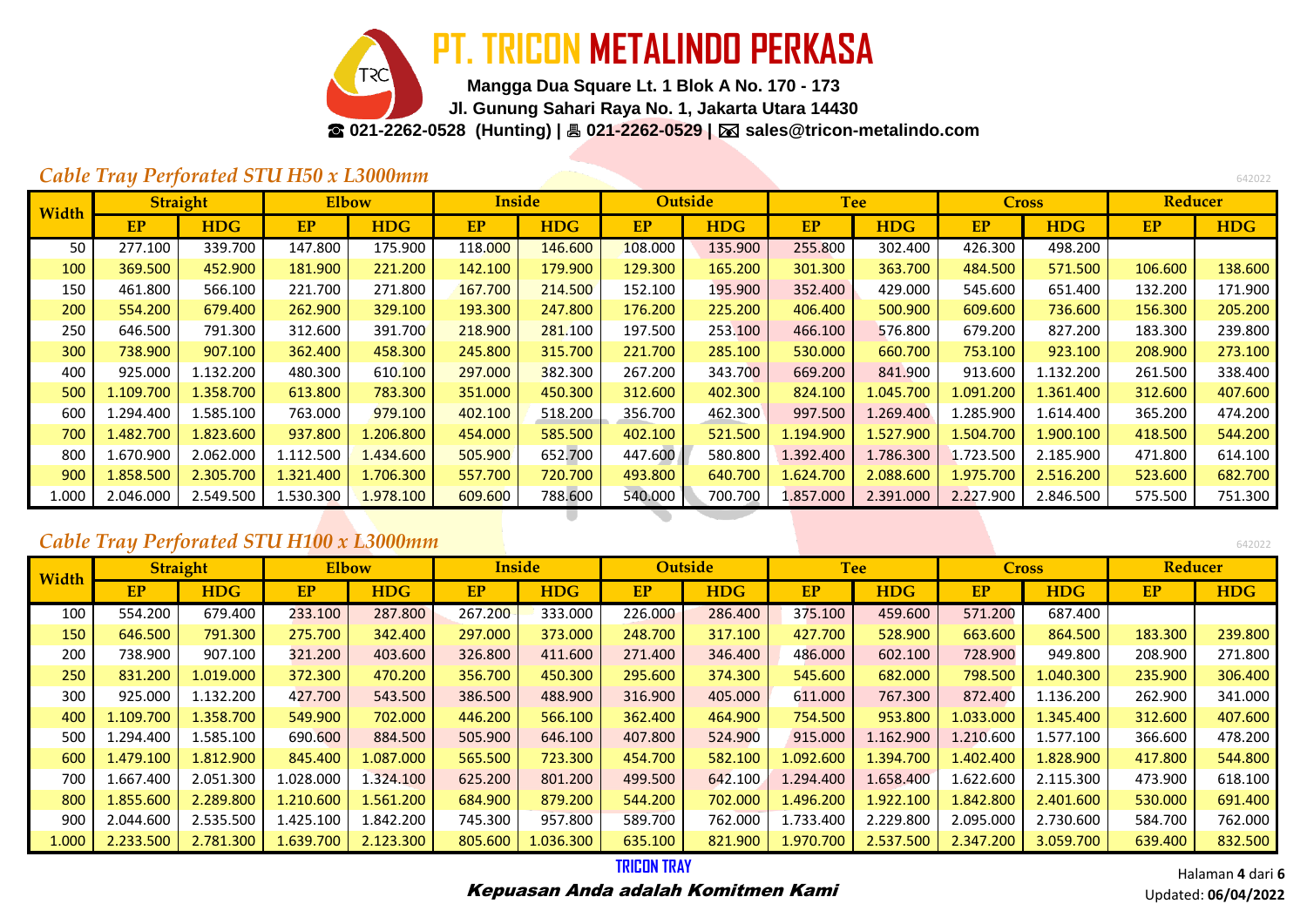**PT. TRICON METALINDO PERKASA**

**Mangga Dua Square Lt. 1 Blok A No. 170 - 173 Jl. Gunung Sahari Raya No. 1, Jakarta Utara 14430** ☎ **021-2262-0528 (Hunting) | 021-2262-0529 | sales@tricon-metalindo.com**

|       | Cover L3000mm |                 |           |              |               |            |                |            |           |            |           |              |                | 642022     |
|-------|---------------|-----------------|-----------|--------------|---------------|------------|----------------|------------|-----------|------------|-----------|--------------|----------------|------------|
| Width |               | <b>Straight</b> |           | <b>Elbow</b> | <b>Inside</b> |            | <b>Outside</b> |            |           | <b>Tee</b> |           | <b>Cross</b> | <b>Reducer</b> |            |
|       | EP            | <b>HDG</b>      | EP        | <b>HDG</b>   | EP            | <b>HDG</b> | <b>EP</b>      | <b>HDG</b> | <b>EP</b> | <b>HDG</b> | <b>EP</b> | <b>HDG</b>   | EP             | <b>HDG</b> |
| 50    | 137.900       | 178.500         | 106.600   | 123.900      | 34.100        | 44.000     | 39.800         | 50.700     | 193.300   | 221.200    | 345.300   | 391.700      |                |            |
| 100   | 230.200       | 298.400         | 139.300   | 166.500      | 59.700        | 78.600     | 76.800         | 98.600     | 237.300   | 278.400    | 402.100   | 464.900      | 66.800         | 88.000     |
| 150   | 324.000       | 418.300         | 176.200   | 214.500      | 83.900        | 109.300    | 106.600        | 135.900    | 287.100   | 343.700    | 464.700   | 543.500      | 92.400         | 119.900    |
| 200   | 417.800       | 538.200         | 216.000   | 266.400      | 108.000       | 139.900    | 133.600        | 175.900    | 338.200   | 413.000    | 527.200   | 630.100      | 118.000        | 151.900    |
| 250   | 511.500       | 659.400         | 261.500   | 326.400      | 132.200       | 170.500    | 163.400        | 214.500    | 396.500   | 487.600    | 596.800   | 720.700      | 142.100        | 185.200    |
| 300   | 603.900       | 779.300         | 311.200   | 389.000      | 153.500       | 201.200    | 193.300        | 251.800    | 457.500   | 568.800    | 673.500   | 816.600      | 167.700        | 219.800    |
| 400   | 791.400       | 1.019.000       | 420.600   | 534.200      | 201.800       | 262.500    | 253.000        | 329.100    | 593.900   | 743.300    | 832.600   | 1.025.700    | 218.900        | 285.100    |
| 500   | 976.100       | 1.261.500       | 549.900   | 700.700      | 248.700       | 323.700    | 312.600        | 407.600    | 746.000   | 943.100    | 1.008.800 | 1.257.500    | 268.600        | 349.000    |
| 600   | 1.163.700     | 1.501.200       | 694.800   | 889.800      | 297.000       | 386.300    | 372.300        | 484.900    | 915.000   | 1.164.200  | 1.203.500 | 1.510.500    | 318.300        | 417.000    |
| 700   | 1.350.500     | 1.742.300       | 863.900   | 1.111.600    | 343.900       | 447.600    | 432.000        | 562.800    | 1.110.400 | 1.418.600  | 1.422.300 | 1.796.300    | 369.500        | 482.900    |
| 800   | 1.537.400     | 1.983.400       | 1.033.000 | 1.333.400    | 390.800       | 508.900    | 491.600        | 640.700    | 1.305.800 | 1.673.000  | 1.641.100 | 2.082.000    | 420.600        | 548.800    |
| 900   | 1.723.500     | 2.224.500       | 1.236.900 | 1.597.800    | 438.400       | 570.100    | 551.300        | 717.300    | 1.534.500 | 1.970.100  | 1.894.000 | 2.411.600    | 471.000        | 614.800    |
| 1.000 | 1.909.600     | 2.465.600       | 1.440.700 | 1.862.200    | 486.000       | 631.400    | 611.000        | 793.900    | 1.763.300 | 2.267.100  | 2.146.900 | 2.741.300    | 521.500        | 680.700    |
|       |               |                 |           |              |               |            |                |            |           |            |           |              |                |            |

# **CABLE CAGE (WIRE MESH / BASKET / BRC)**

| Width |         | Cage H <sub>50</sub> |         | Cage H <sub>100</sub> | <b>Accessories (Sp Discount)</b>      |        |
|-------|---------|----------------------|---------|-----------------------|---------------------------------------|--------|
|       | EP      | <b>HDG</b>           | EP      | <b>HDG</b>            | Joiner                                | 12.000 |
| 100   | 199.000 | 254.500              | 275.700 | 353.000               | <b>Hanger Fastener</b>                | 14.000 |
| 150   | 237.300 | 305.100              | 309.800 | 397.000               | *Finishing; Elektroplating Galvanized |        |
| 200   | 275.700 | 353.000              | 345.300 | 440.900               |                                       |        |
| 300   | 345.300 | 440.900              | 498.800 | 639.400               |                                       |        |
| 400   | 498.800 | 639.400              | 568.400 | 695.400               |                                       |        |
| 500   | 568.400 | 727.300              | 802.800 | 1.027.000             |                                       |        |
| 600   | 825.500 | 1.057.700            | 905.100 | 1.158.900             |                                       |        |

|                                  | 642022 |
|----------------------------------|--------|
| <b>Accessories (Sp Discount)</b> |        |
| Joiner                           | 12.000 |
| <b>Hanger Fastener</b>           | 14.000 |
|                                  |        |

Halaman **5** dari **6** Updated: **06/04/2022**